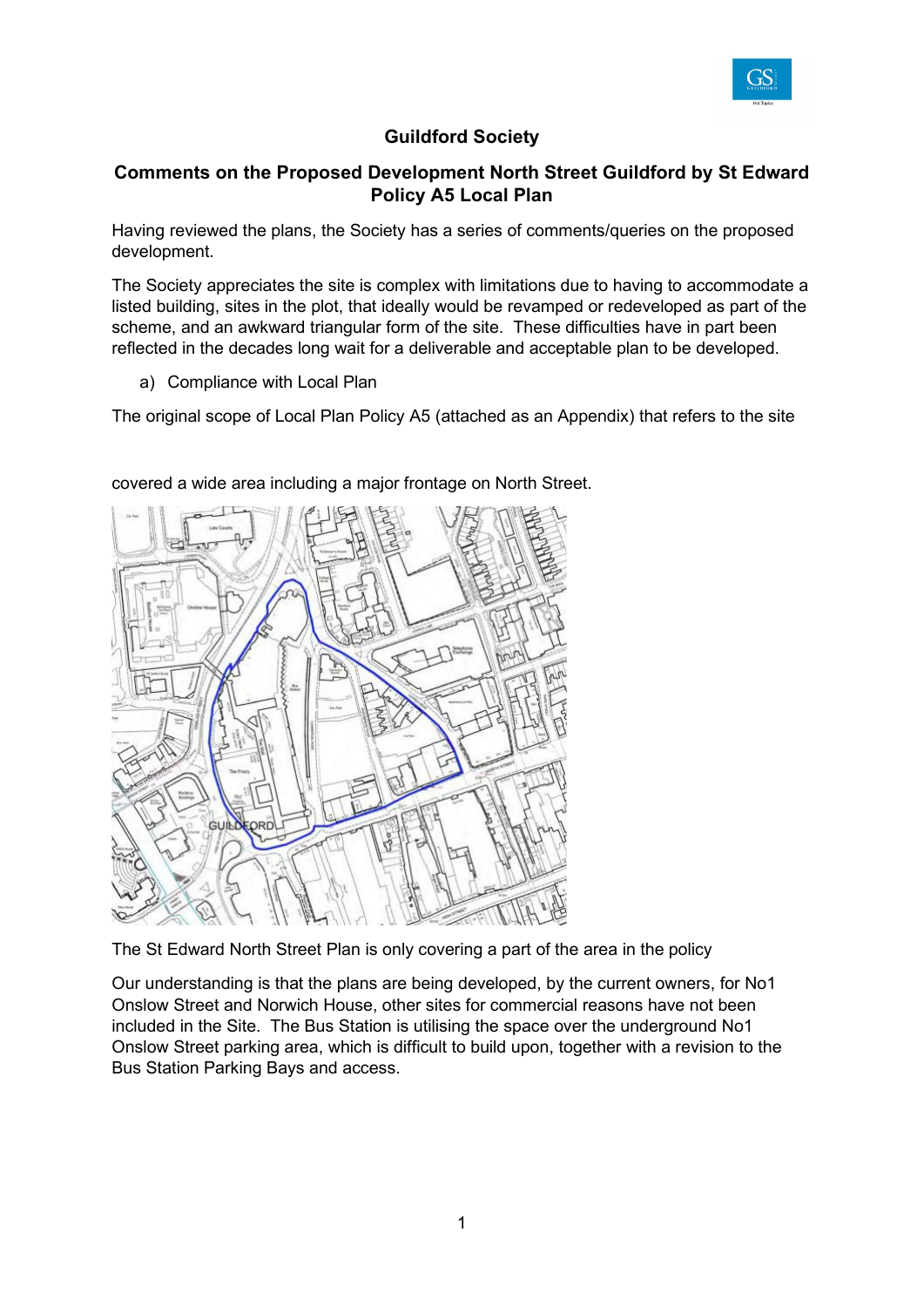



Red - No1 Onslow House Planning Applied for Green **Friary Centre** Grey-Bus Station with No 1 Onslow House parking underneath Blue St Edward North Street Yellow -Norwich House Planning Applied For

Policy A5 in the Local Plan covers the site. The Policy has apparently been totally revised but Guildford Borough Council (GBC) has not offered any explanation as to how the policy should now be read to support the proposed development.

In particular, the changing Retail environment has caused a considerable reduction in demand and the Society supports the removal of the 41,000SQM gross of retail. Policy A5 at Key considerations (7) states "If the forecast requirements for retail and leisure uses in the latest Retail and Leisure Study are updated in future either by the Council or by a study agreed by the Council then the balance of allocated uses for this site will be adjusted accordingly."

Although The Society accepts that the demand for Retail is declining it would be useful for Guildford Borough Council (GBC) to publish updated information on the thinking related to retail as information for this site and others in the Town Centre.

The A5 allocation also states Approximately 400 homes. The presented plan at 500 approx homes is a 25% uplift over the policy proposals. GBC should be publishing their definition of approximately – 25% appears to be a large change. The Society notes this raising of home numbers has happened on other sites meaning the Local Policies are of limited value.

The Policy also states that

#### Design, vitality and connectivity

(2) Development must respond to the context set by the surrounding street pattern and historic environment, including the adjacent Conservation Area, through the need for high quality design and materials, with particular care of massing, heights and roofscapes

(3) If demonstrated through the Design and Access Statement that providing the proposed scale of development on site is not consistent with good design then the proposed residential quantum should be reduced so that retail needs are met .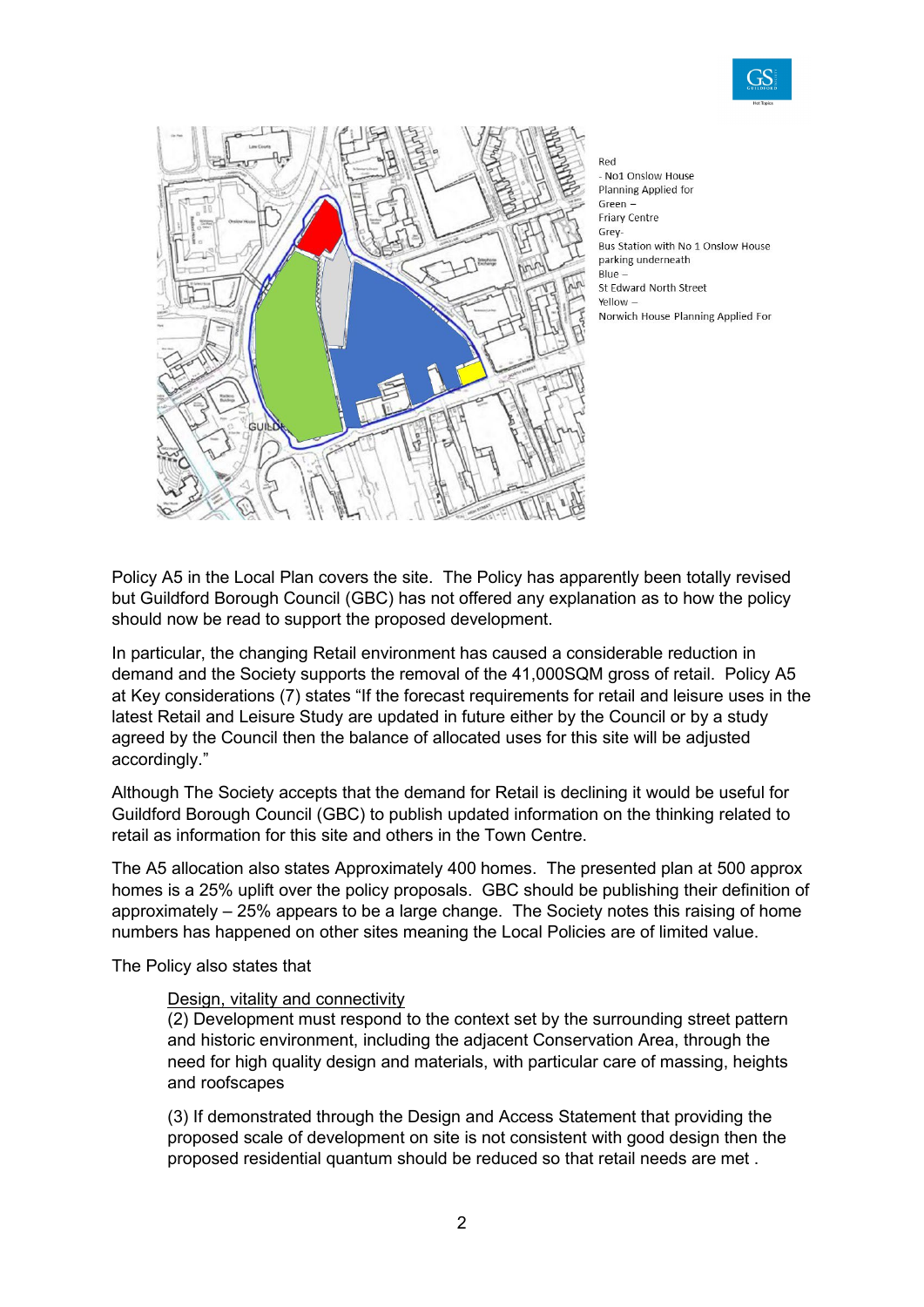

As the quantum of retail has now reduced it is probable that, at the very least, the initial number of 400 Dwellings is accepted provided good design principles proposed in 2) are met.

Policy A5 at Requirements (1) states "A minimum of 5,500 sq m of existing office (B1a) floorspace will be retained". GBC need to clarify what this means as the Policy covers a wide area including properties that are not in the St Edward North Street Scheme e.g. Norwich House on North Street. The Society would like it clarified what this requirement refers too.

b) Overall plan

The plan as presented is better than previous proposals in that it respects the existing road layout in the pedestrian layout.

The proposed layout with the retained routes through the site North to South and two new routes East West is a good urban plan structure and retains historic Woodbridge Road and Commercial Road alignments.

The East-West routes/lanes have issues in that at the edges of the site, they do not connect or continue beyond the site.

Astor Lane, the longer of these to the South of the development, terminates at Leapale Road with no onward connection through to the Martyr Road/Haydon Place area. To promote permeability GBC should examine opening a footpath from Leapale Road up the side of the BT property to Haydon Place & Martyr Road. At the West end this 'arrives' at the new public green space but the Friary Shopping Centre obstructs this connecting through to Onslow Street and beyond.

The shorter of these East West routes is through the Northern Gateway. It can connect across Leapale Road to Leapale Lane but at its West end it terminates abruptly at the vehicular area of the bus station. This route could give access to the Friary Shopping Centre which actually has one of its entrances on the right alignment, but this requires crossing the bus manoeuvring area.

The Massing and Form on the West Side of the site in East West alignment follows closely that of the High Street.

The Easterly part of the site has attempted to align to Leapale Rd which being relatively recent road in the Town Centre has an awkward NW/SW axis. Our understanding is that up till the first quarter of the 19th C the grain of Guildford was orthogonal with the streets laid out on a north-south and east west basis (As shown in the 1822 map). The curve of Leapale Road appears in the mid 19th century. (Present on the 1868 map).

To revert to the Guildford street plan is not feasible, but the design of the Eastern Blocks might not major on a grain of blocks facing on to Leapale Rd but consider a design that relates to the older street of Woodbridge Road, with just the ground level of the blocks picking up the curve of Leapale Road.

This solution matches the buildings across Leapale Road and would also avoid having a long façade on the road which is in danger of being turned into a canyon.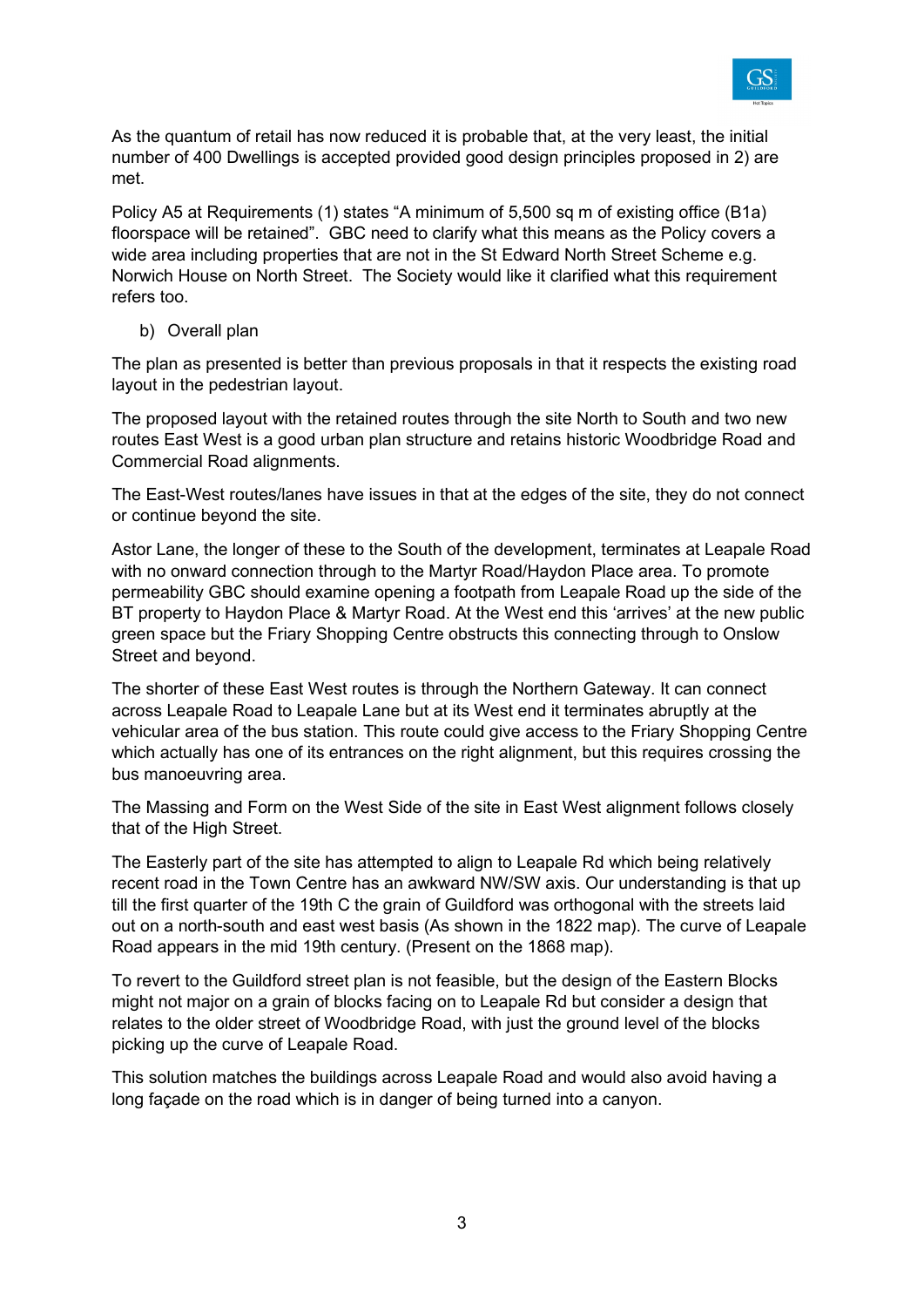

### c) Height of Buildings

The Society is concerned at the heights of buildings where we believe the Town Scape is in danger of being terminally damaged by a series of undistinguished tall buildings. The Northern Tall Block proposed for the site looks very problematic with its relationship to St Saviours, No 1 Onslow Street (itself subject to planning proposals), and the BT buildings. As noted above the increase in dwellings from 400 to 500 is part of the cause of the need for more height.

The Town Centre Views SPD is a key determinant on mass and heights. The Society notes that Para 4.8. states (our underlining):

 "A number of modern additions have occurred within the town that are large and bulky. Some of these detract from heritage assets and their settings or detract on wider views within and across the town, and from its landscape. The SPD has shown shaded detractor buildings in the view management guidance. Consideration will need to be given to how new development might better reveal heritage buildings and to reduce mass and bulk on views and on skylines. Where new development is proposed to amend or replace negative detractor buildings, improvement and enhancement will be sought. Reductions in bulk and mass of negative buildings may be achieved through changed massing, varied roofscapes, detailing and materials."

We are concerned that the proposed scheme does little to reduce mass and bulk in particular related to St Saviour Church, and views from the surrounding downs will be impacted..

The Society is pleased to see recognition that the North Street frontage should respect existing building heights but see our comments on place maker buildings below.

d) Design

It is obvious that the detailed design is still evolving for individual buildings.

The Policy A5 states as requirements under Design, vitality and connectivity that:

Para (2) Development must respond to the context set by the surrounding street pattern and historic environment, including the adjacent Conservation Area, through the need for high quality design and materials, with particular care of massing, heights and roofscapes

Para (5) Provide a varied roofscape, minimising the impact on the skyline to protect views in and out of the site

The society is not convinced the proposed development, at present, meets the requirements in the Policy. The Design needs to work further on its Palette of Materials and as noted above in B) consider its massing.

e) Place Maker Buildings (PMB).

The proposals to provide place maker buildings on the North Street, on the central Plaza and at the northern end of the site at Leapale Rd all need further work. This is recognised by JTP who are working on revised/refined proposals.

The Society would like to see consideration given too: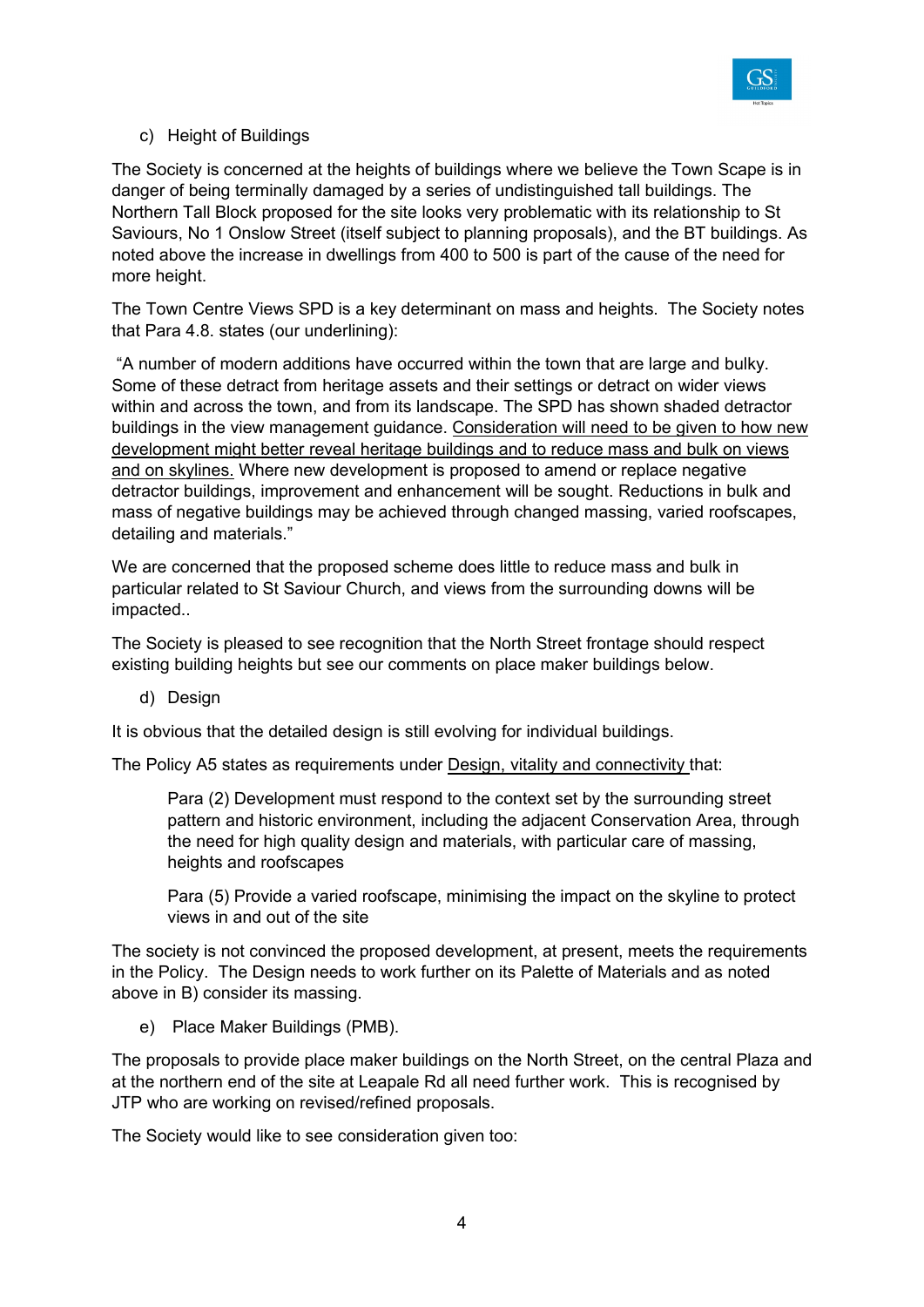

North Street (PMB) – Should it be taller, in part, to provide a real marker as to the entrance to the development. Looking at the picture of the old North Street with its spires and various roof heights shows that some modest variation to rooflines might be appropriate to mark the entrance to the site.



Central Plaza (PMB) – Should it have a real feature façade e.g. Vertical Garden.

Northern Block Leapale Rd (PMB) – We have covered our concerns on height above. The plans as presented show a building that is different in form and scale to the No 1 Onslow Street building for which plans have been submitted recently. The Society believes real care is needed to create an area of Guildford at the north end of the Bus Station where a proper relationships between buildings is established and the St Saviour's Church (which is a Grade 2 Listed Building) is not lost in the resulting streetscape.

f) Ground Floor Use

The Society is pleased that Ground floors are being constructed on the basis that flexibility is critical as the use may vary over the design life of the development. Although not within the remit of St Edward we believe there needs to be a concerted effort to attract tenants into the development that will ensure that there is good footfall within the development. The Society believes GBC should be engaged actively in this process to ensure that at least some of the ground floor is used for public facilities e.g. Health Centre, Arts Centre, Museum etc.

g) Homes

This is still a work in progress our understanding is that the 500 proposed homes will be split roughly equally between 1,2,3 bedroom flats. The percentage of affordable housing is not yet determined.

The Society has two comments of the allocation of homes.

Firstly, Guildford , including the proposed development, has circa 1000 1 and 2 bedroom flats being planned in the Town Centre. GBC needs to have a clear spatial policy to ensure there is a mixture of housing types and we are not just building a commuter land dormitory for London.

Secondly, over the design life of the buildings needs for housing may change considerably. It is to be hoped that the design of the accommodation make allowance for change of use and retrofitting within the fabric.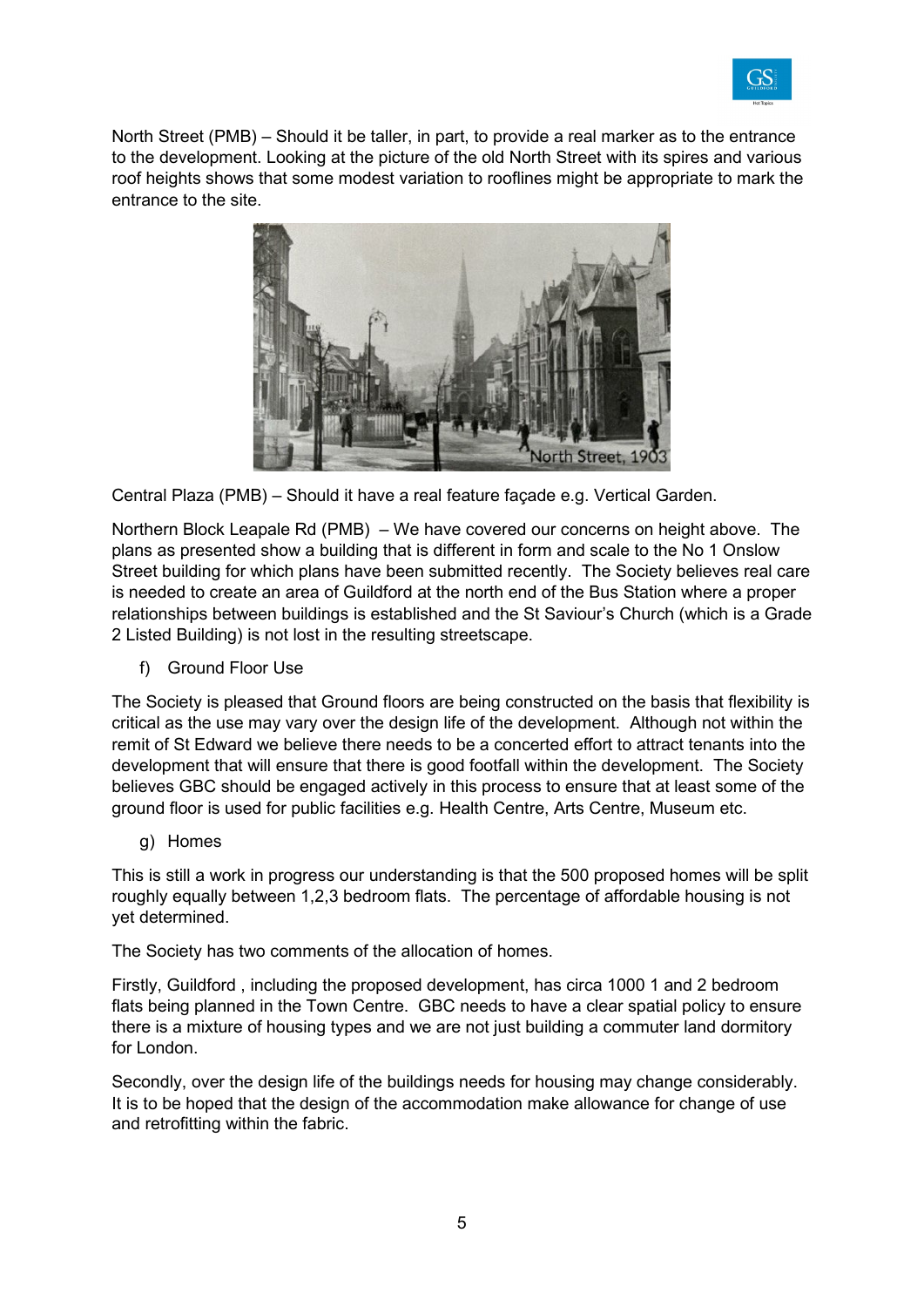

### h) Bus Station

The Bus Station, as a building looks to be a design that offers few benefits over the existing facility and has a very poorly designed façade.

The Society believes that no submission for North Street is made until a proper traffic modelling exercise is completed for Leapale Rd, Onslow Street, York Road, North Street upper section, and Chertsey Street/Stoke Road.

Traffic Flows - Analysis of the Bus Traffic at current timetable levels and considering possible growth due to extra Park and Ride Sites, Modal Shift, use of On-Call Minibuses give cause for concern. The Society considers that the Bus Station as proposed will have severe operational problems at the Commercial Road/Leapale Road Junction and at Leapale Road/Onslow Street and if traffic needs to be re-routed Chertsey Street/Stoke Road.

There is also a major impact on Onslow Street where there may be a need to revise Bus Lanes.

The Bus Station is also constrained in that articulated buses will not be useable in the space limited Nose-in Nose-Out parking bays.

Policy A5 at Requirements (11) states "Mitigation measures, including those achieving modal shift to sustainable modes of transport, to accommodate the increased travel demand from the development, and changes to the town centre network for private traffic, deliveries, and buses"

We are concerned the planned Bus Station is a poor short-term solution to that doesn't address this requirement. Guildford will always have issues with its Bus station balancing a desire to have Town Centre facilities with the need to provide transport integration at the Station. This is an issue that the Town Centre Master Plan needs to address.

i) Taxi Rank

The understanding is that the Taxi rank remains at the foot of North Street with Taxi's not using North Street but re-joining the one-way system. How this will work is unclear as it will force Taxi's to cross up to three lanes of traffic to go north to Woodbridge Road. At some times of the day Taxi's will also need to face oncoming delivery Traffic into North Street. As a solution it looks in need of further thought and detail.

j) Leapale Road

We have remarked on the overall alignment of the development to Leapale Road above. The access arrangements for vehicles to the site appear very limited and focused on Leapale Road

The provision of a single Layby is inadequate – on a scheme of this size there should be allowance for one move every working day (500 dwellings occupied for 5yrs average, gives circa 200 moves (Out/In) per year.

The Society believes, like the St Mary Wharf development, there should an enclosed ground level delivery area (Porte Cochere) for Trucks, Deliveries and Moving Vans

The illustration below highlights the proposed layby, entrance to parking in the development and entrance to the existing Leapale Road Car Park.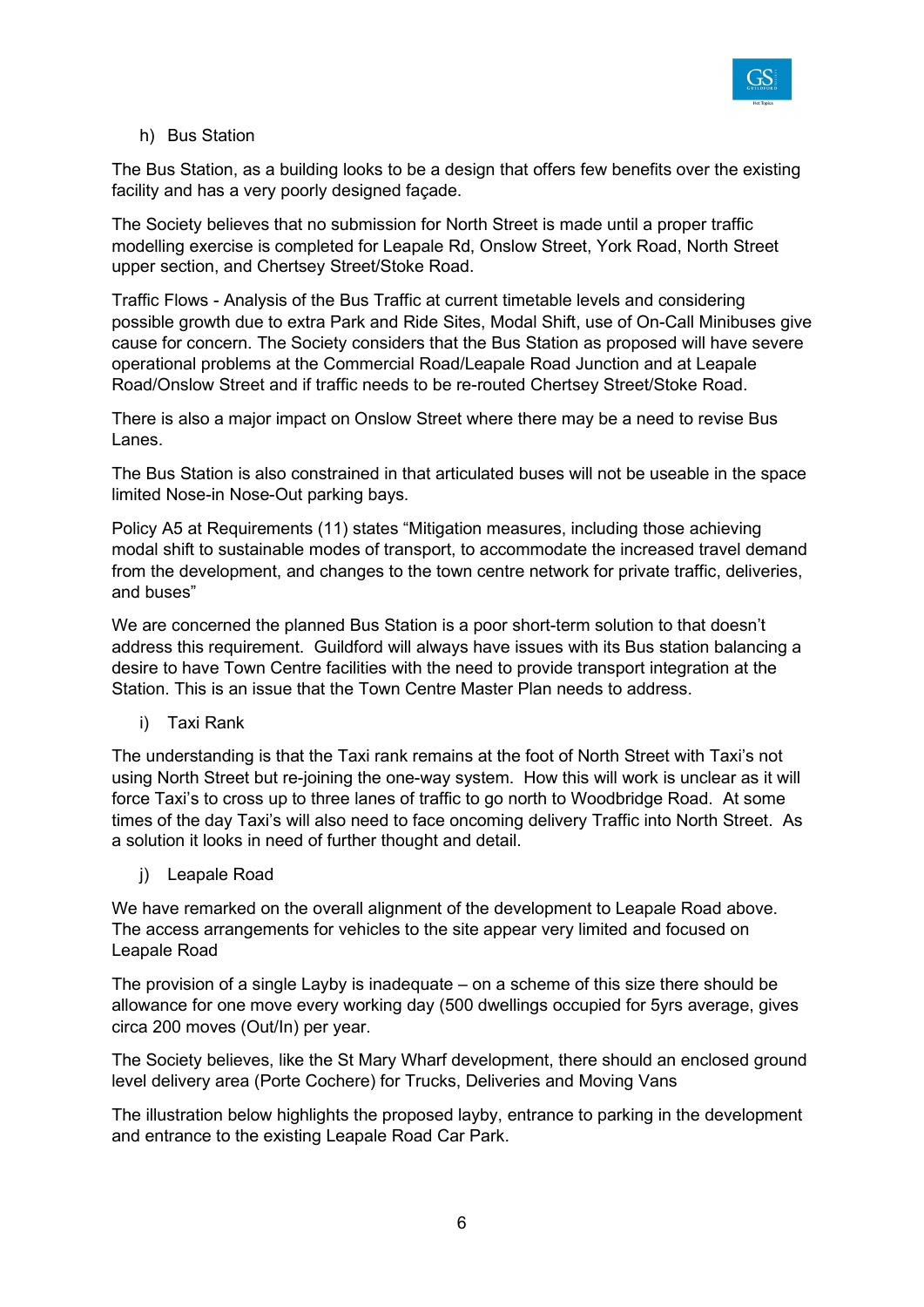



Depending on Traffic Surveys we believe the scheme should consider that Leapale Road is closed for two-way through traffic except for buses. Deliveries and access to the site and Leapale road car park should be from North Street only. The traffic pressure on other roads if Leapale Road is closed to two-way traffic is likely to be significant. York Road and its roundabout junction with Onslow Street/Woodbridge Road could have worse congestion than now.

k) North Street

.

The society welcomes the strategy to turn part of North Street into a pedestrian area for a large part of the day. Whilst the Strategy is laudable it needs to be turned into an implementable plan.

The proposals for revising the road surface look uninspired and a missed opportunity. A multiplicity of surfaces, unlike the High Street, looks unattractive.

North Street has a collection of mismatched buildings of various qualities. To make North Street attractive the Council needs to provide leadership to show North Street can be revived and rejuvenated. With other major developments due in North Street e.g. House of Fraser should a short SPD be produced to manage future development across multiple sites?

There also needs to be a robust commitment from GBC/SCC to maintain the new Pedestrian Area.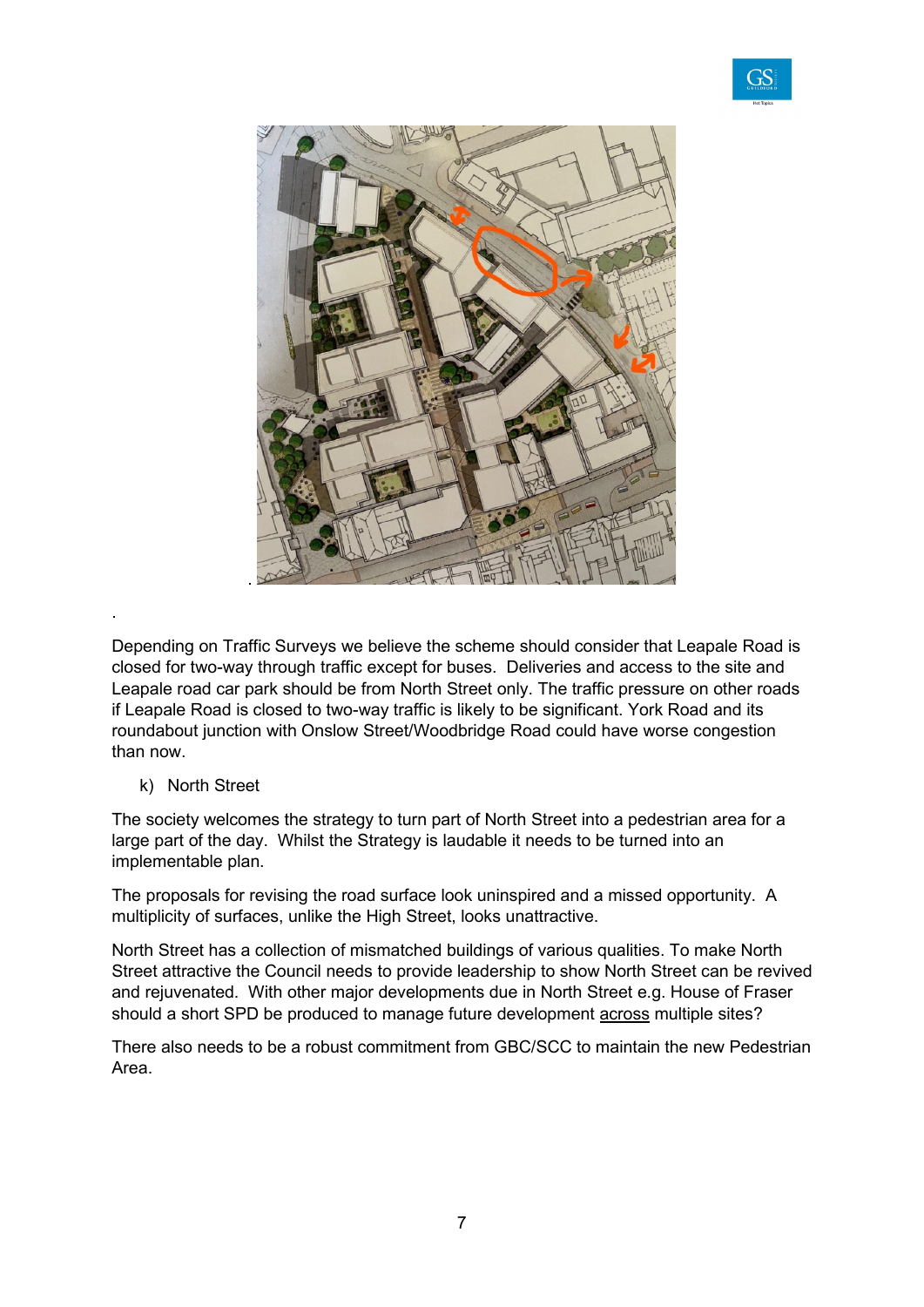

l) The Existing Friary Centre

It is apparent that M&G who continue to own the existing Friary Centre have not been totally co-operative with the proposed development.

There doesn't appear to have been positive engagement with enabling linkages across the centre to allow access to the west side of the town, especially the Station. As well as limiting permeability, it also impacts the bus station as North Street residents will be using the bus station concourse to access the Friary. With a revision to one of the retail units a proper entrance to the Friary could be achieved at the North end of the proposed square on the south end of Commercial Road. Enabling this entrance would have benefits both for North Street and the Friary. The Society does appreciate that the Friary Centre does have concerns at 24 access and we would expect any links would be time limited.

It would be interesting to understand the M&G strategy for the Friary Centre as there are obvious plans for No 1 Onslow Street at the north end of the site and there may be other proposals being evolved for the retail centre.

m) Retail Impact

There is no discussion on the impact on Retailers in North Street and the Market. Retailers should benefit from pedestrianisation but deliveries and in some cases collections from retailers will be compromised. These should solvable issues, but have they been discussed and agreed with the retail community?

The Market will benefit from wider pavements, many market traders use vans for storage during the day or as a retail outlet. The access and parking of vans needs to be considered particularly as the levels in North Street are a challenge.

Guildford Society May 2022